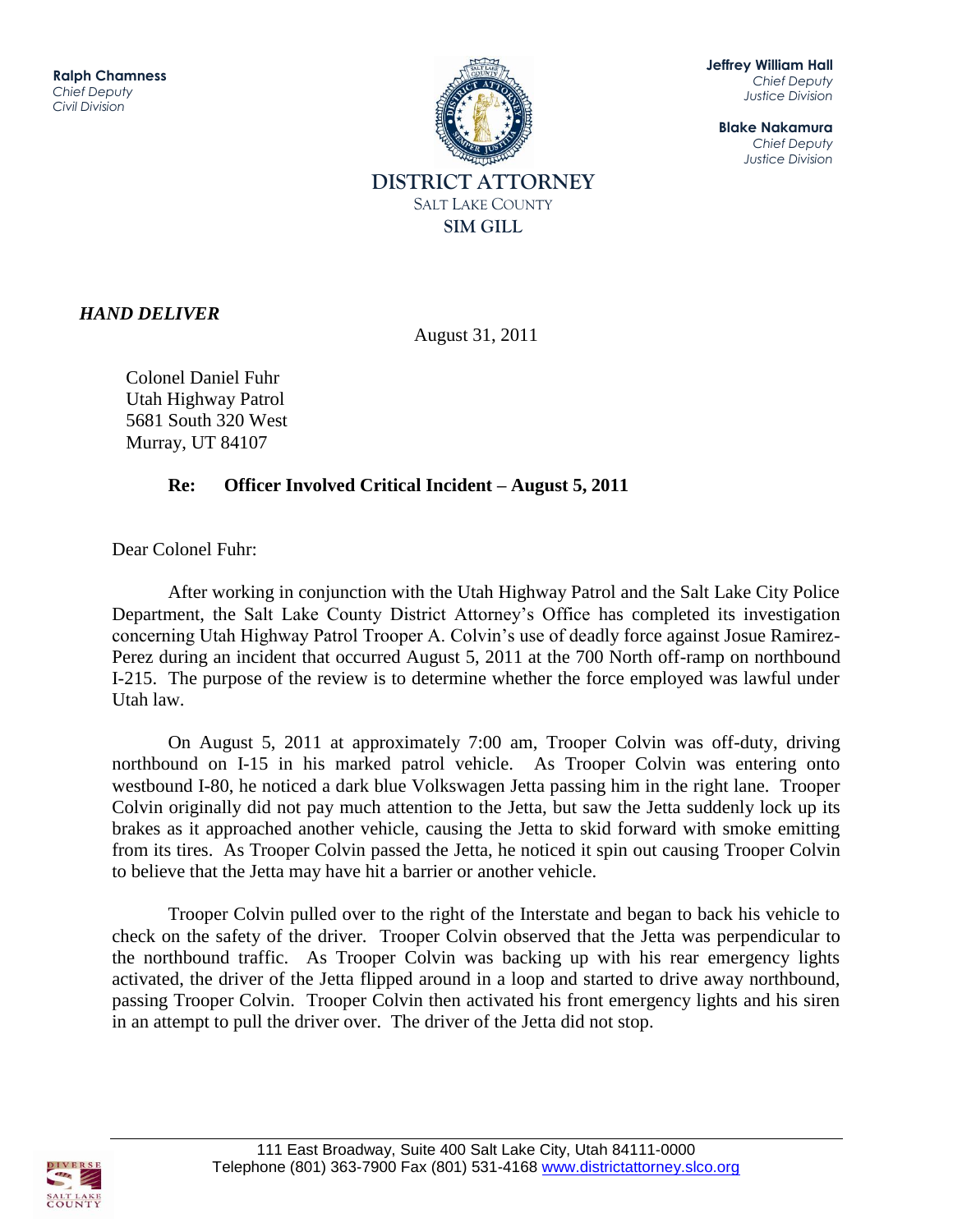In the area of 900 West and westbound I-80, the Jetta was increasing in speed. Trooper Colvin believed the driver was fleeing from him and notified dispatch of the pursuit. The driver was traveling in and out of lanes and Trooper Colvin could see the driver looking into his side mirror several times, even wagging his finger back and forth at Trooper Colvin.

The Jetta turned onto northbound I-215 with Trooper Colvin following him. The driver's erratic driving caused Trooper Colvin to be concerned, and he thought it best to end the pursuit in the interests of public safety. Trooper Colvin wished to perform a Pursuit Interruption Technique ("PIT") maneuver on the Jetta, but speeds were too fast to make a successful PIT maneuver. Additionally, a PIT maneuver could cause harm to other drivers in the morning traffic commute, and therefore Trooper Colvin decided against it. Instead, Trooper Colvin closely trailed the Jetta.

The Jetta exited I-215 on the 700 North off-ramp, with Trooper Colvin closely following. Trooper Colvin believed that the off-ramp might be a good opportunity to stop the Jetta. Trooper Colvin slowed down and decided to push the Jetta with his vehicle into the concrete barrier along the eastside of the off-ramp. This maneuver successfully stopped the Jetta, which was positioned between Trooper Colvin's vehicle and the concrete barrier.

With his vehicle's passenger side wedged into the Jetta's driver side, Trooper Colvin looked out of his front passenger window to see the driver of the Jetta holding a gun, pointed at Trooper Colvin. The driver fired his gun twice at Trooper Colvin, causing the trooper's passenger window to explode. Subsequent investigation revealed that one of the bullets fired at Trooper Colvin lodged in the roof of the trooper's vehicle; the other bullet went through the roof of the trooper's vehicle, leaving an exit hole.

Having already drawn his weapon, Trooper Colvin returned fire, firing several shots while he was backing out of his vehicle. As he moved to the rear of his vehicle, Trooper Colvin noticed that the slide of his service weapon was locked back. He was able to remove the magazine and load his weapon with a full magazine. While behind his vehicle, Trooper Colvin peered over the rear of his vehicle and noticed the driver move to the left, as if he may swing around and fire over his shoulder. Trooper Colvin fired additional shots at the driver from the rear of his vehicle.

Trooper Colvin decided to move around his vehicle along the driver's side to gain a better position. He thought it best to move so that the driver was not aware of his location. As Trooper Colvin was near his driver's door, he loaded a new magazine into his firearm. Trooper Colvin moved to the front of his vehicle and saw the driver looking at him but could not see his hands. Not to be surprised again, Trooper Colvin fired additional rounds at the driver, and thought the rounds were better placed than the ones in the rear of the vehicle, giving Trooper Colvin had a greater assurance that the driver was incapacitated.

Trooper Colvin moved along the driver's side of his vehicle and saw the suspect looking forward. Trooper Colvin went to the rear of his vehicle, opened the trunk, and grabbed his AR-15 rifle. Trooper Colvin moved to the passenger side of the Jetta, looked into the vehicle, and